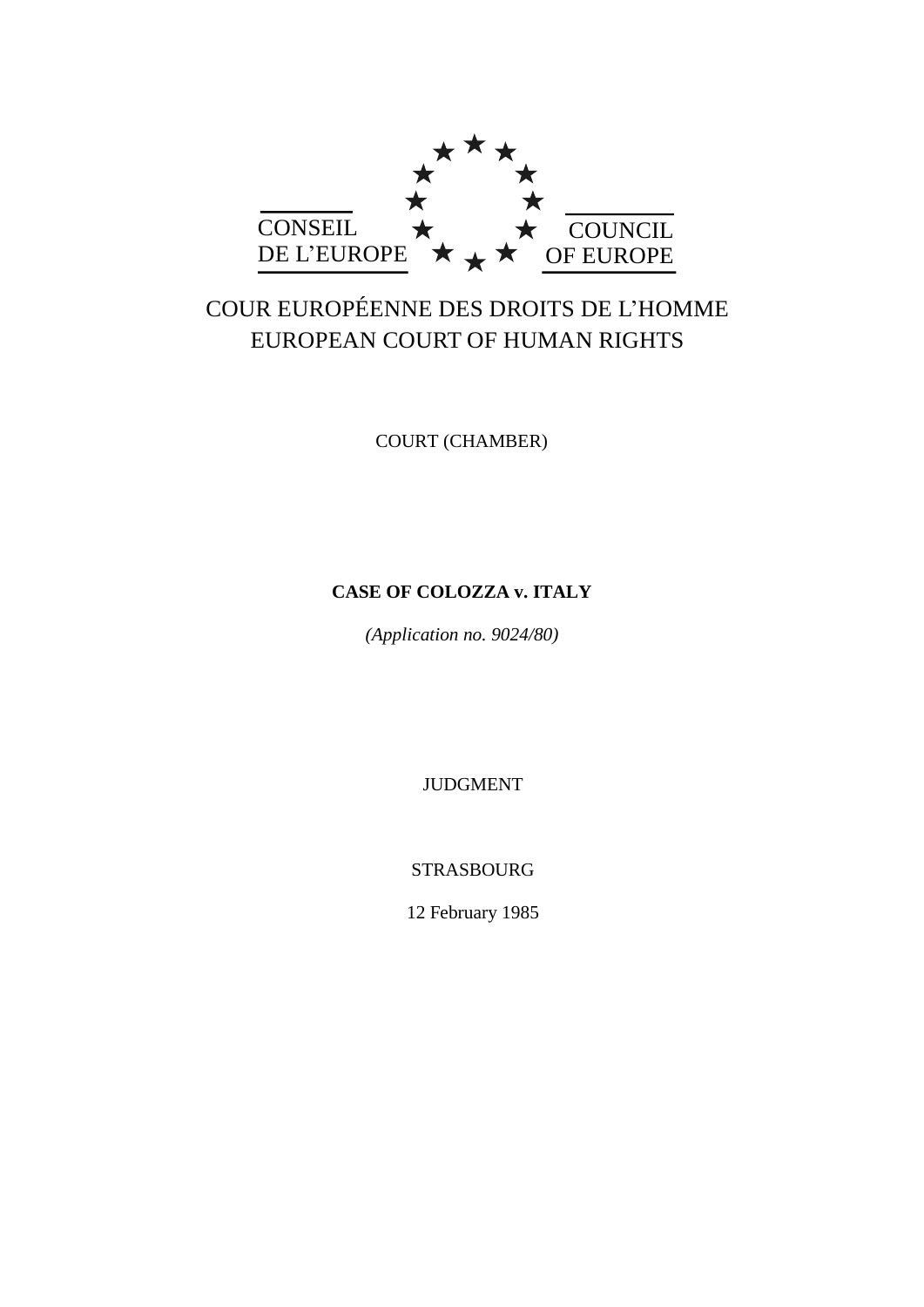# **In the Colozza case ,**

The European Court of Human Rights, sitting, in accordance with Article 43 (art. 43) of the Convention for the Protection of Human Rights and Fundamental Freedoms ("the Convention") and the relevant provisions of the Rules of Court, as a Chamber composed of the following judges:

Mr. G. WIARDA, *President*,

Mr. J. CREMONA,

Mr. Thór VILHJÁLMSSON,

Mr. E. GARCÍA DE ENTERRÍA,

Mr. L.-E. PETTITI,

Mr. C. RUSSO,

Mr. J. GERSING,

and also of Mr. M.-A. EISSEN, *Registrar*, and Mr. H. PETZOLD, *Deputy Registrar*,

Having deliberated in private on 28 September 1984 and on 22 January 1985,

Delivers the following judgment, which was adopted on the lastmentioned date:

### PROCEDURE

 $\overline{a}$ 

1. The present case was referred to the Court by the European Commission of Human Rights ("the Commission") on 18 July 1983, within the three-month period laid down by Article 32 para. 1 and Article 47 (art. 32-1, art. 47) of the Convention. The case originated in an application (no. 9024/80) against the Italian Republic lodged with the Commission on 5 May 1980 under Article 25 (art. 25) by Mr. Giacinto Colozza, an Italian national. The Commission had ordered the joinder of this application with another (no. 9317/81), lodged against the same State on 21 July 1978 by Mr. Pedro Rubinat, a Spanish national.

2. The Commission's request referred to Articles 44 and 48 (art. 44, art. 48) and to the declaration whereby Italy recognised the compulsory jurisdiction of the Court (Article 46) (art. 46). The purpose of the request was to obtain a decision as to whether or not the facts of the case disclosed a breach by the respondent State of its obligations under Article 6 para. 1 (art. 6-1).

 $*$  Note by the Registrar: The case is numbered  $7A/1983/63/97$ . The second figure indicates the year in which the case was referred to the Court and the first figure its place on the list of cases referred in that year; the last two figures indicate, respectively, the case's order on the list of cases and of originating applications (to the Commission) referred to the Court since its creation.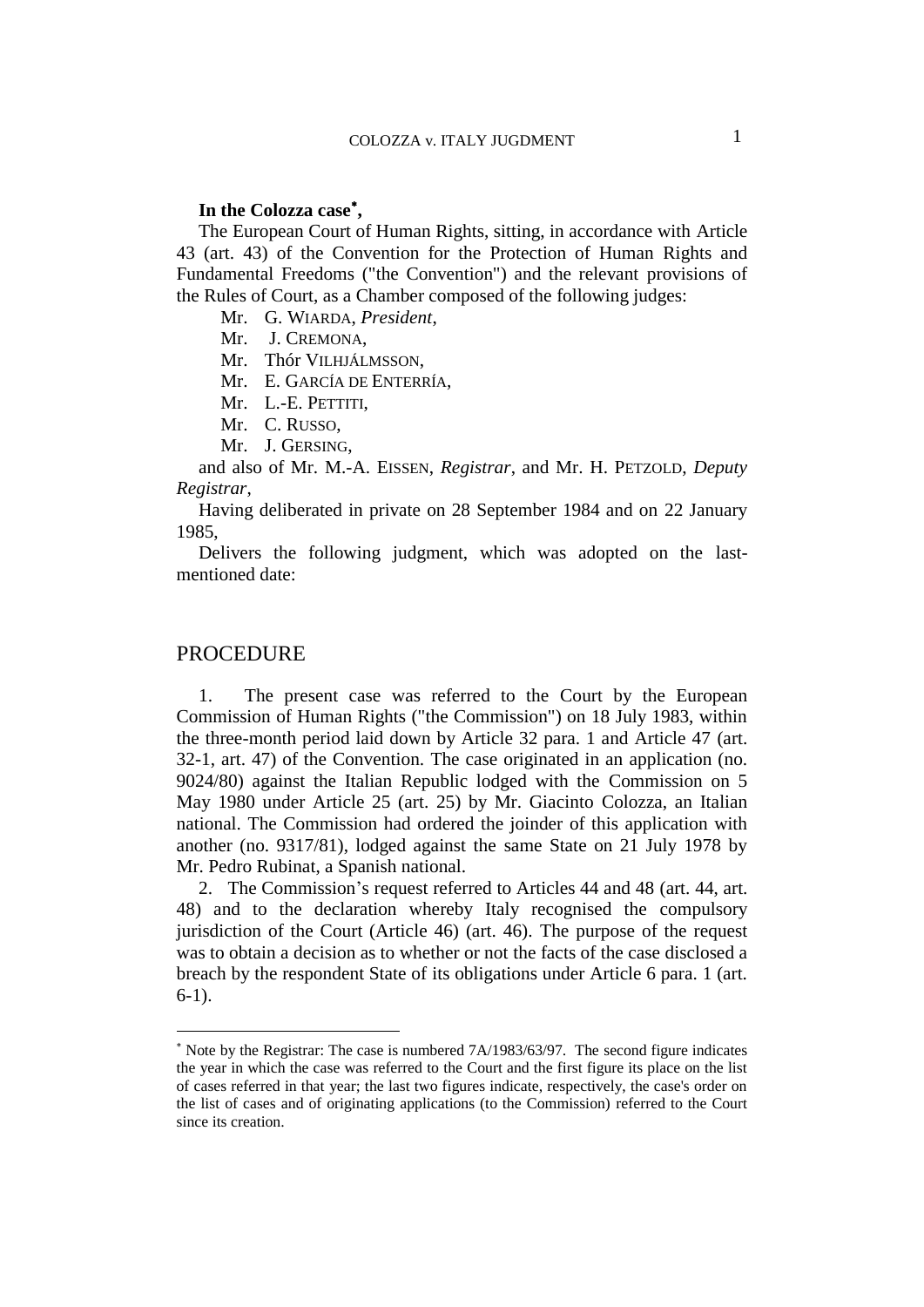3. In response to the inquiry made in accordance with Rule 33 para. 3 (d) of the Rules of Court, Mr. Colozza stated that he wished to take part in the proceedings pending before the Court and designated the lawyer who would represent him (Rule 30).

4. The Chamber of seven judges to be constituted included, as ex officio members, Mr. C. Russo, the elected judge of Italian nationality (Article 43 of the Convention) (art. 43), and Mr. G. Wiarda, the President of the Court (Rule 21 para. 3 (b)). On 21 September 1983, the President drew by lot, in the presence of the Registrar, the names of the five other members, namely Mr. J. Cremona, Mr. Thór Vilhjálmsson, Mr. L. Liesch, Mr. L.-E. Pettiti and Mr. J. Gersing (Article 43 in fine of the Convention and Rule 21 para. 4) (art. 43). Subsequently, Mr. E. García de Enterría, substitute judge, replaced Mr. Liesch, who was prevented from taking part in the consideration of the case (Rules 22 para. 1 and 24 para. 1).

5. Mr. Wiarda, who had assumed the office of President of the Chamber (Rule 21 para. 5), ascertained, through the Registrar, the views of the Agent of the Italian Government ("the Government"), the Delegate of the Commission and the representative of the applicant regarding the procedure to be followed. On 6 October 1983, the President directed that the Agent and the representative should each have until 15 November to file a memorial and that the Delegate should be entitled to reply in writing within two months from the date of the transmission to him by the Registrar of whichever of the aforesaid documents should last be filed (Rule 37 para. 1).

On 7 November 1983, the President extended the first time-limit to 28 December. The memorial of Mr. Colozza - to whom the President had granted leave, on 22 August 1983, to use the Italian language during the proceedings (Rule 27 para. 3) - was received at the registry on 3 January 1984. The Agent of the Government, to whom the President had granted a further extension of the time-limit until 29 February, filed the original Italian text of his memorial at the registry on 2 March and the French translation, the official text for the Court, on 5 April.

The Delegate stated, in a letter of 14 May, that he did not intend to avail himself of his right to reply in writing.

6. On various dates between 15 February and 17 May 1984, the registry was informed first of Mr. Colozza's death, on 2 December 1983, and then of his widow's wish to have the proceedings continued, to take part therein and to be represented by the same legal adviser as her husband. For the sake of convenience, the present judgment will continue to refer to Mr. Colozza as "the applicant", although Mrs. Colozza is today to be regarded as having this status (see the X v. the United Kingdom judgment of 5 November 1981, Series A no. 46, p. 15, para. 32).

7. After consulting, through the Registrar, the Agent of the Government, the Commission's Delegate and the applicant's representative, the President directed on 28 June 1984 that the oral hearings should open on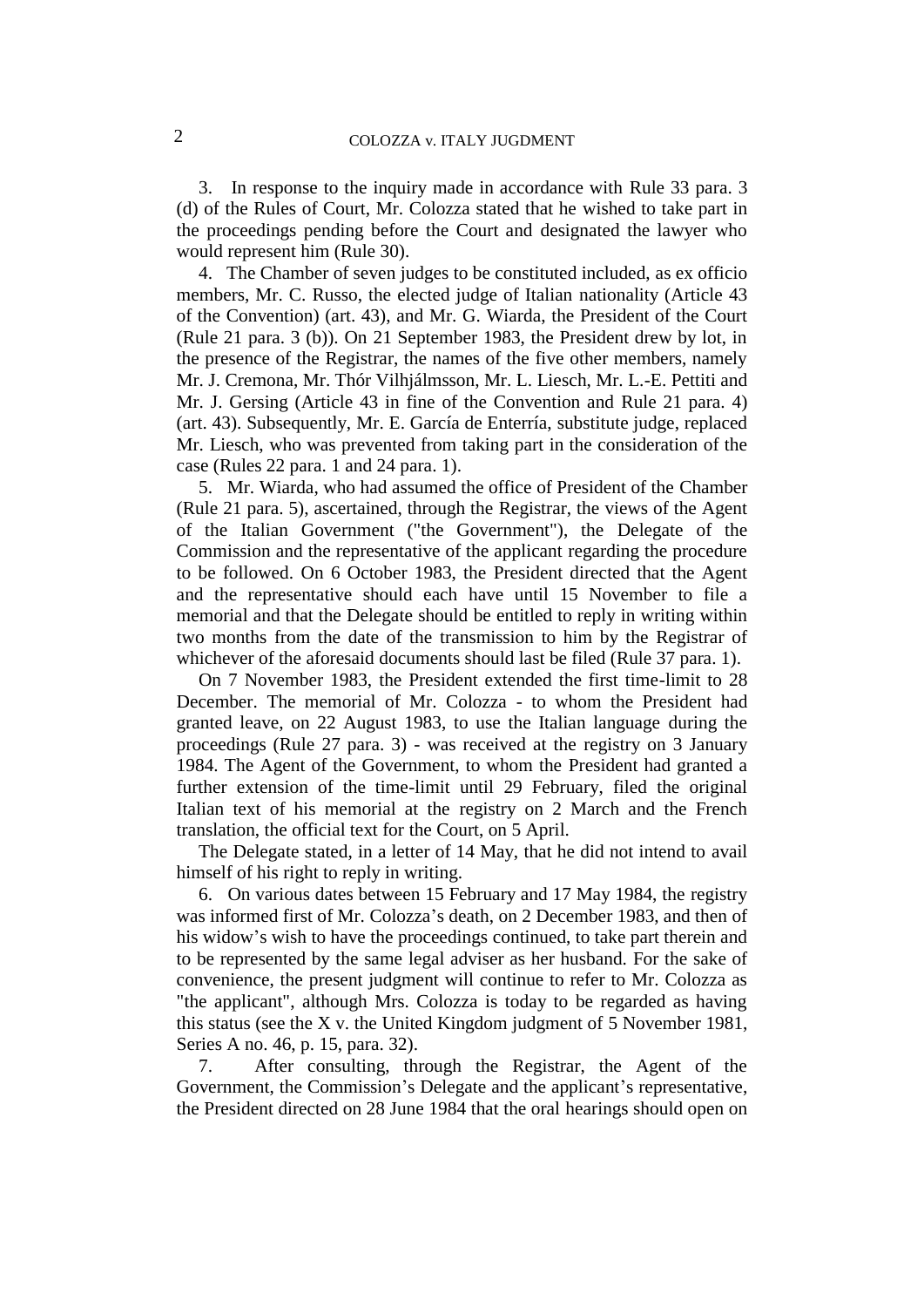26 September 1984 (Rule 38). He also decided that the hearings would relate only to Mr. Colozza's case and not to that of Mr. Rubinat.

On 12 July, the President granted to the Agent of the Government leave to use the Italian language at the hearings (Rule 27 para. 2).

On 14 August, the Registrar received Mrs. Colozza's claims under Article 50 (art. 50) of the Convention and, on 18 September, the Government's observations thereon.

On 31 August and 26 September, the Commission and the Government filed a certain number of documents which the Registrar, acting on the President's instructions, had requested them to supply. Further documents were lodged by the applicant's representative on 10 and 12 December.

8. The hearings were held in public at the Human Rights Building, Strasbourg, on the appointed day. Immediately before they opened, the Court had held a preparatory meeting at which it had decided, inter alia, to sever the case of Mr. Rubinat from that of Mr. Colozza.

There appeared before the Court:

- for the Government Mr. G. BOSCO, Minister Plenipotentiary, Diplomatic Legal Service of the Ministry of Foreign Affairs, *Co-Agent*, Mr. A. GIARDA, avvocato and professor at Milan University, *Counsel*; - for the Commission Mr. J. SAMPAIO, *Delegate*; - for the applicant Mr. A. MIELE, avvocato, *Counsel*. The Court heard their addresses and their replies to its questions.

# AS TO THE FACTS

#### I. THE PARTICULAR FACTS OF THE CASE

9. Mr. Giacinto Colozza was born in 1924 and died in 1983. He was an Italian citizen and lived in Rome.

10. On 20 June 1972, the carabinieri reported the applicant to the Rome public prosecutor's office for various alleged offences, including fraud, committed before November 1971. They said that they had not questioned the suspect because they had failed to contact him at his last-known address. In fact, his flat, in via Longanesi, had been closed and his furniture seized by the judicial authorities; the manager of the building, who was also the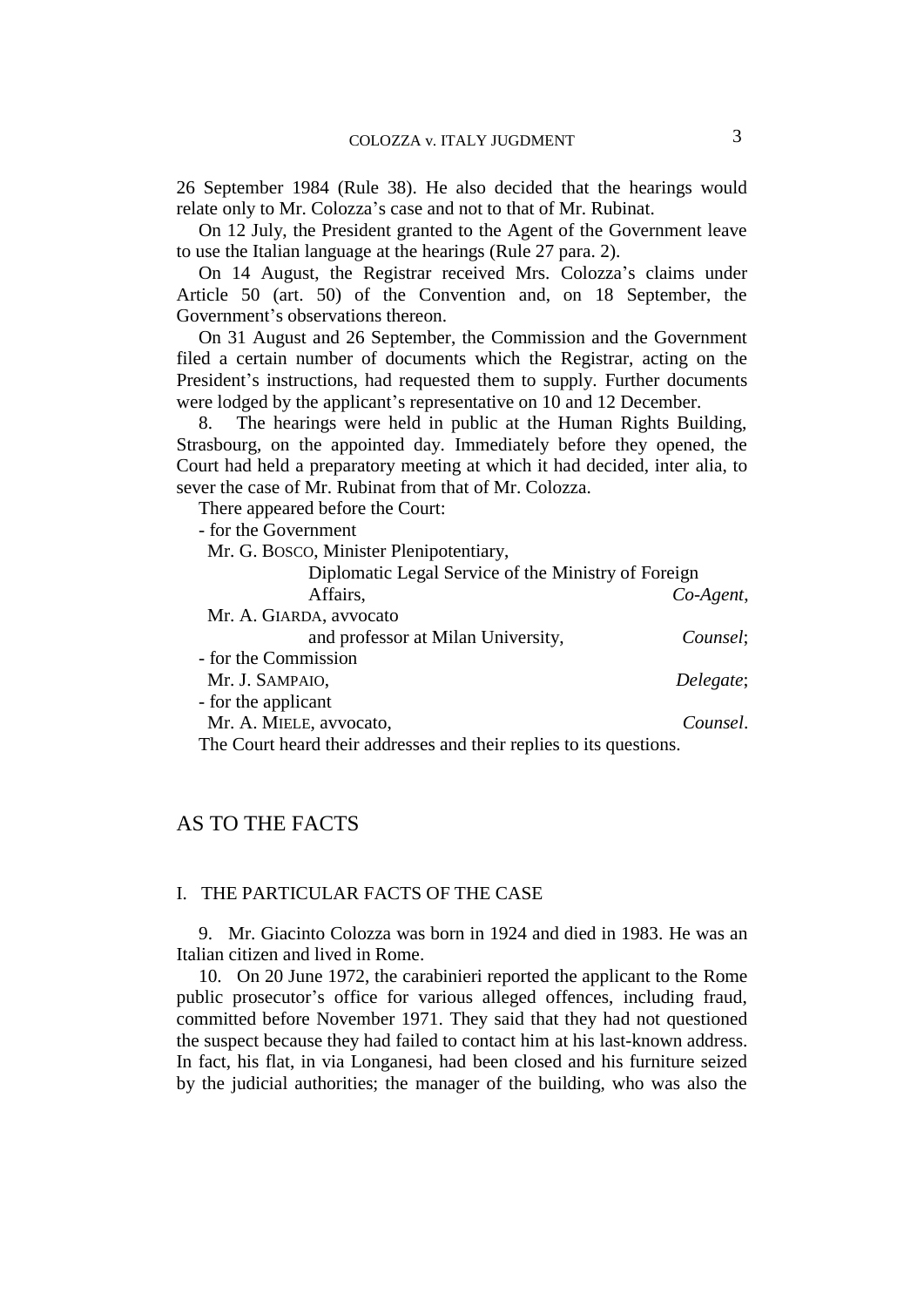administrator appointed by the court in the attachment proceedings, was unaware of Mr. Colozza's new address.

On 4 October 1973, the investigating judge issued a "judicial notification" (comunicazione giudiziaria) intended to inform the applicant of the opening of criminal proceedings against him. A bailiff attempted to serve it on Mr. Colozza at the address - via Fonteiana - shown in the Registrar-General's records, but without success: he had moved - about ten years earlier according to the carabinieri and five years earlier according to the police - and had omitted to inform the City Hall of his change of residence as required by law.

11. Meanwhile Mr. Colozza, when renewing his driving licence in September 1973, had given, as his current address, that shown in the Registrar-General's records (via Fonteiana).

12. On 14 November 1973, after unsuccessful searches at the latter address, the investigating judge declared the accused untraceable (irreperibile), appointed an official defence lawyer for him and continued the investigations. Thereafter, in pursuance of Article 170 of the Code of Criminal Procedure (see paragraph 19 below), all the documents which had to be served on the applicant were lodged in the registry of the investigating judge, the defence counsel being informed in each case.

On 12 November 1974 and 30 May and 3 June 1975, the investigating judge issued three arrest warrants which were not executed because the competent authorities still did not know where Mr. Colozza was living. It should, however, be noted that the address indicated on the warrants was via Longanesi. On each occasion, the carabinieri drew up a report of fruitless searches (vane ricerche). Mr. Colozza was thenceforth regarded as "latitante", that is as a person wilfully evading the execution of a warrant issued by a court (see paragraph 20 below).

13. By a decision of 9 August 1975, the applicant was committed for trial.

A first hearing was held by the Rome Regional Court on 6 May 1976. Although he had been informed of the lodging of the summons to appear (see paragraph 12 above), the accused's officially-appointed defence counsel did not appear, with the result that the court had to appoint a replacement and postponed the hearings until 26 November. On that date, a new lawyer was officially assigned, because the one appointed on 6 May did not appear either. The court adjourned the trial and concluded it on 17 December 1976, after appointing, during the sitting and again for the same reason, another official defence lawyer. It sentenced Mr. Colozza to six years' imprisonment (reclusione) and a fine (multa) of 600,000 Lire. The public prosecutor had called for sentences of five years' imprisonment and a fine of 2,000,000 Lire and the officially-appointed defence counsel had agreed with his submissions.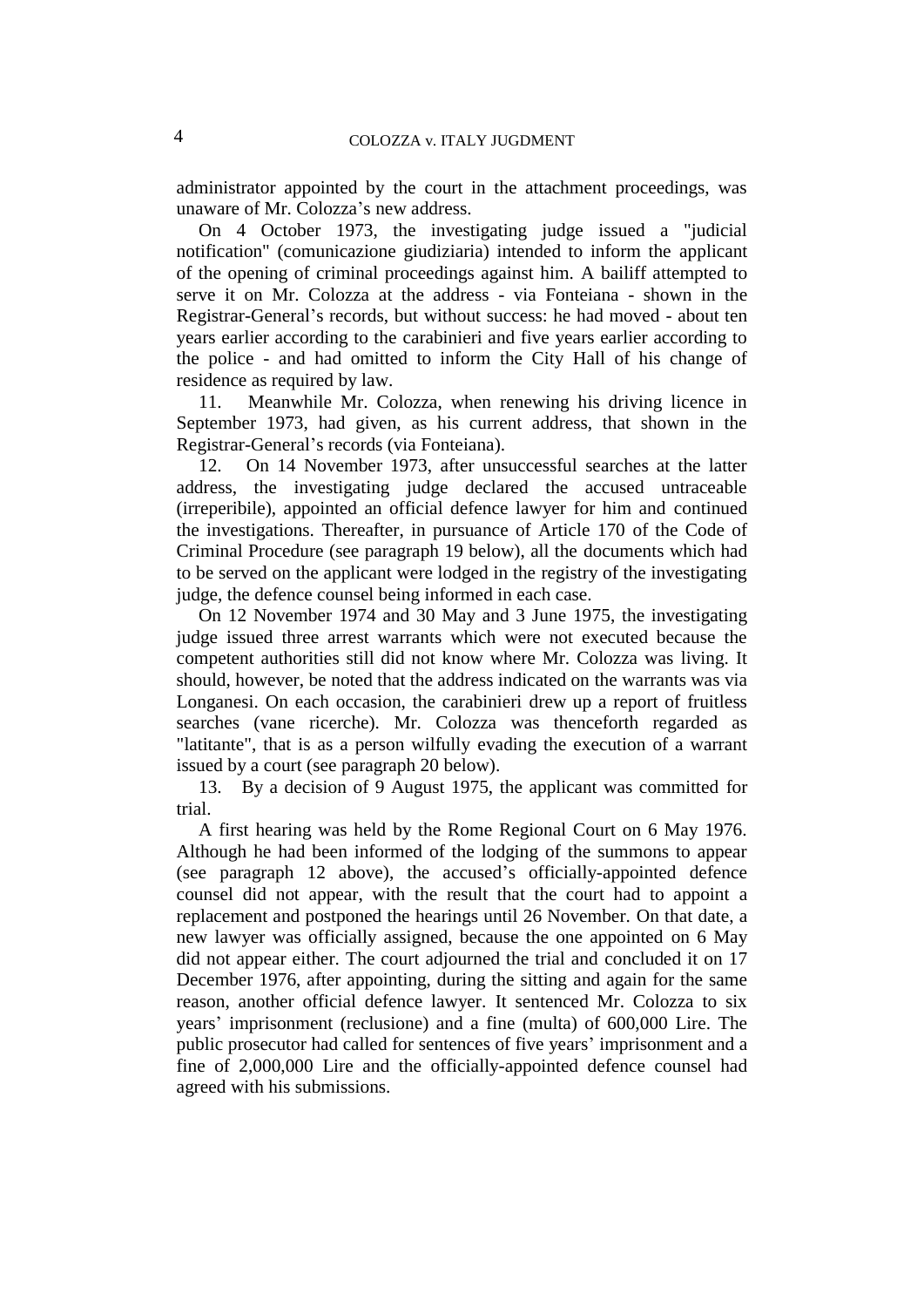The judgment was lodged in the registry on 29 December 1976 and a copy was served on the lawyer. It became final on 16 January 1977, as he had not entered an appeal.

14. On 20 May 1977, the public prosecutor's office issued an arrest warrant. The applicant was arrested at his home in Rome, 31 via Pian Due Torri, on the following 24 September. On the next day, he raised a "procedural objection" (incidente d'esecuzione) as regards this warrant and at the same time filed a "late appeal" (appello apparentemente tardivo; see paragraph 23 below). He appointed a lawyer and instructed him to draft the grounds of appeal. However, he submitted them himself on 24 December 1977 and lodged a supplementary memorial on 25 July 1978. On 15 November and 28 December 1977, he appointed new lawyers.

15. On 29 April 1978, the Rome Regional Court dismissed the "procedural objection" and ordered that the papers be sent to the Rome Court of Appeal for a ruling on the "late appeal".

Mr. Colozza maintained that he had been wrongly declared "latitante" and that the notifications of the summons to appear and of the extract from the judgment rendered by default were therefore null and void.

He explained that, as he had received notice to quit from his landlord at the end of 1971, he had left his flat in via Fonteiana and, before finding a new one, had lived in a hotel. He pointed out that his new address (via Pian Due Torri) was known to the police since, on 12 March 1977, they had summoned him to the local police station for questioning; the same applied both to the Rome public prosecutor's office, which, on 7 October 1976 (that is to say, almost two months before adoption of the judgment), had sent him a "judicial notification" concerning other criminal proceedings, and to various public authorities, which had served documents on him, using the notification service of the Rome City Hall.

16. Mr. Colozza's appeal was examined together with an appeal that had been entered by his co-accused. The Court of Appeal heard Mr. Colozza both on the merits of the case and on the fact that he had been treated as "latitante".

The public prosecutor attached to the Court of Appeal also submitted that the judgment of 17 December 1976 should be set aside; in his view, Mr. Colozza should not have been regarded as "latitante".

On 10 November 1978, the Court of Appeal confirmed the conviction of the co-accused. As to Mr. Colozza, it held that his appeal was inadmissible for failure to observe time-limits. It ruled that the time-limit for filing the grounds of appeal - twenty days, under Article 201 of the Code of Criminal Procedure - had begun to run on 13 October 1977, the date on which the arrest warrant had been served, whereas the memorial had not been submitted until 24 December 1977.

17. Mr. Colozza lodged an appeal on points of law but it was dismissed by the Court of Cassation on 5 November 1979. It accepted that the Court of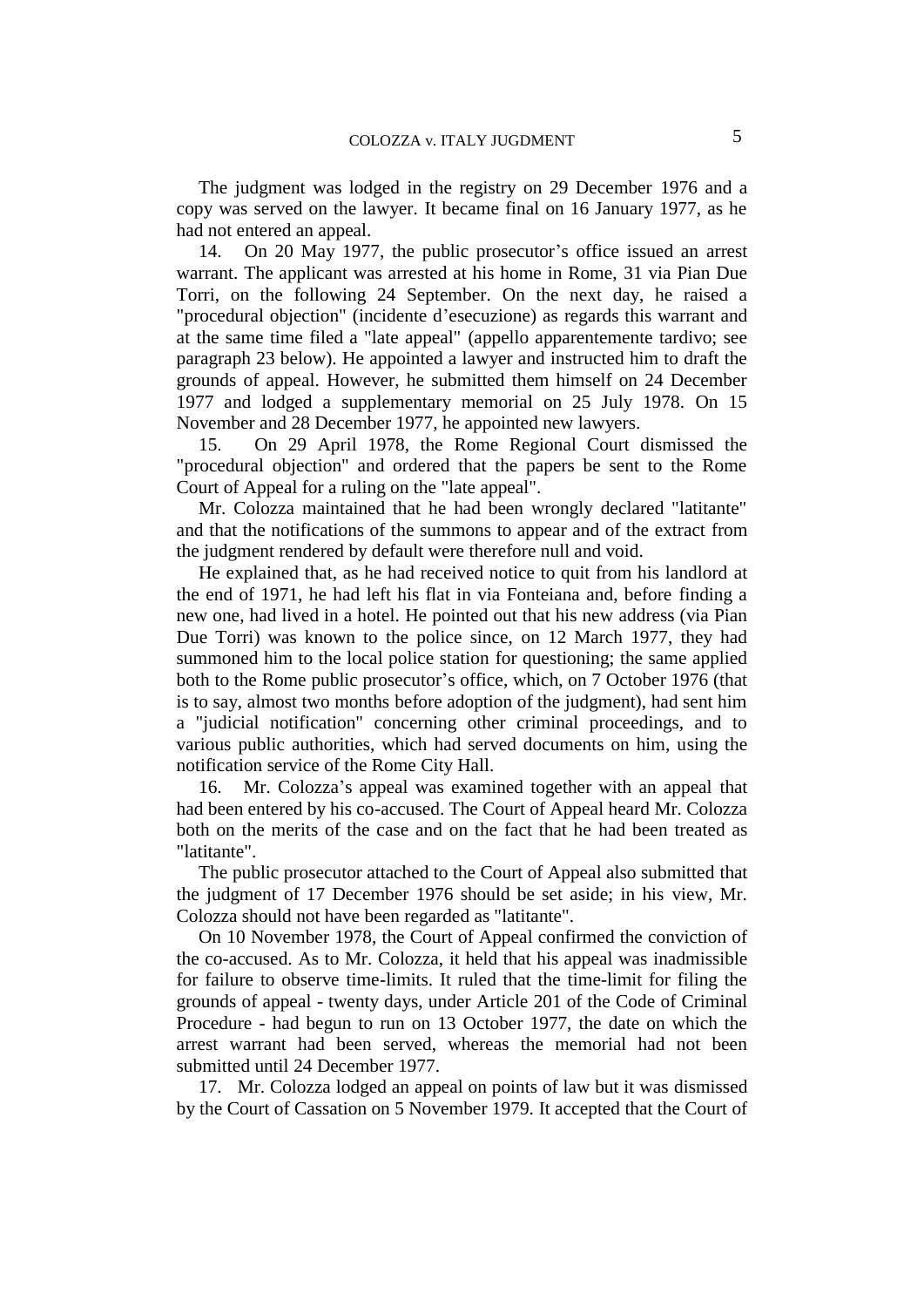## 6 COLOZZA v. ITALY JUGDMENT

Appeal had wrongly declared the "late appeal" inadmissible for failure to file the grounds in time: it should first have determined whether, as the appellant alleged, the first-instance proceedings were void. However, the Court of Cassation concluded that this was not so: it considered that Mr. Colozza had rightly been declared first to be "irreperibile" and then to be "latitante". It added that the Court of Appeal should have declared the appeal inadmissible as out of time, since it had been lodged at a time when the judgment under appeal had already become final.

Mr. Colozza, who had been in custody since 23 September 1977 to serve his sentence, as well as other suspended sentences previously passed on him, died in prison on 2 December 1983 (see paragraph 6 above).

## II. RELEVANT DOMESTIC LAW

#### **A. Notification**

#### *1. General principles concerning notification to an accused person who is not in custody*

18. The Code of Criminal Procedure lays down the methods for notifying an accused person who is not in custody of the various documents pertaining to the investigations and the trial.

When the first procedural step involving the presence of such an accused is taken, the court, the public prosecutor's office or the official of the criminal investigation department must ask the accused to indicate the place where notifications should be made or to elect an address for service (Article 171, first paragraph). If he does not do so, Article 169 applies; this provides, inter alia, that if the first notification cannot be made to the party concerned in person, it is to be delivered, at his place of residence or of work, to a person living with him or to the caretaker. If those two places are not known, notification is to be left where the party concerned is living temporarily or has an address, by delivery to one of the above-mentioned persons.

#### *2. Notification to an accused who is "irreperibile" or "latitante"*

19. The Code of Criminal Procedure does not define the concept of "irreperibile". Nevertheless, according to the relevant rules, it may apply to any person on whom a document concerning criminal proceedings opened against him has to be served and whom it has not been possible to trace because his address was unknown. The mere establishment of this fact - the question whether there has been a wilful evasion of the investigations being irrelevant in this context - is enough for this purpose. According to Article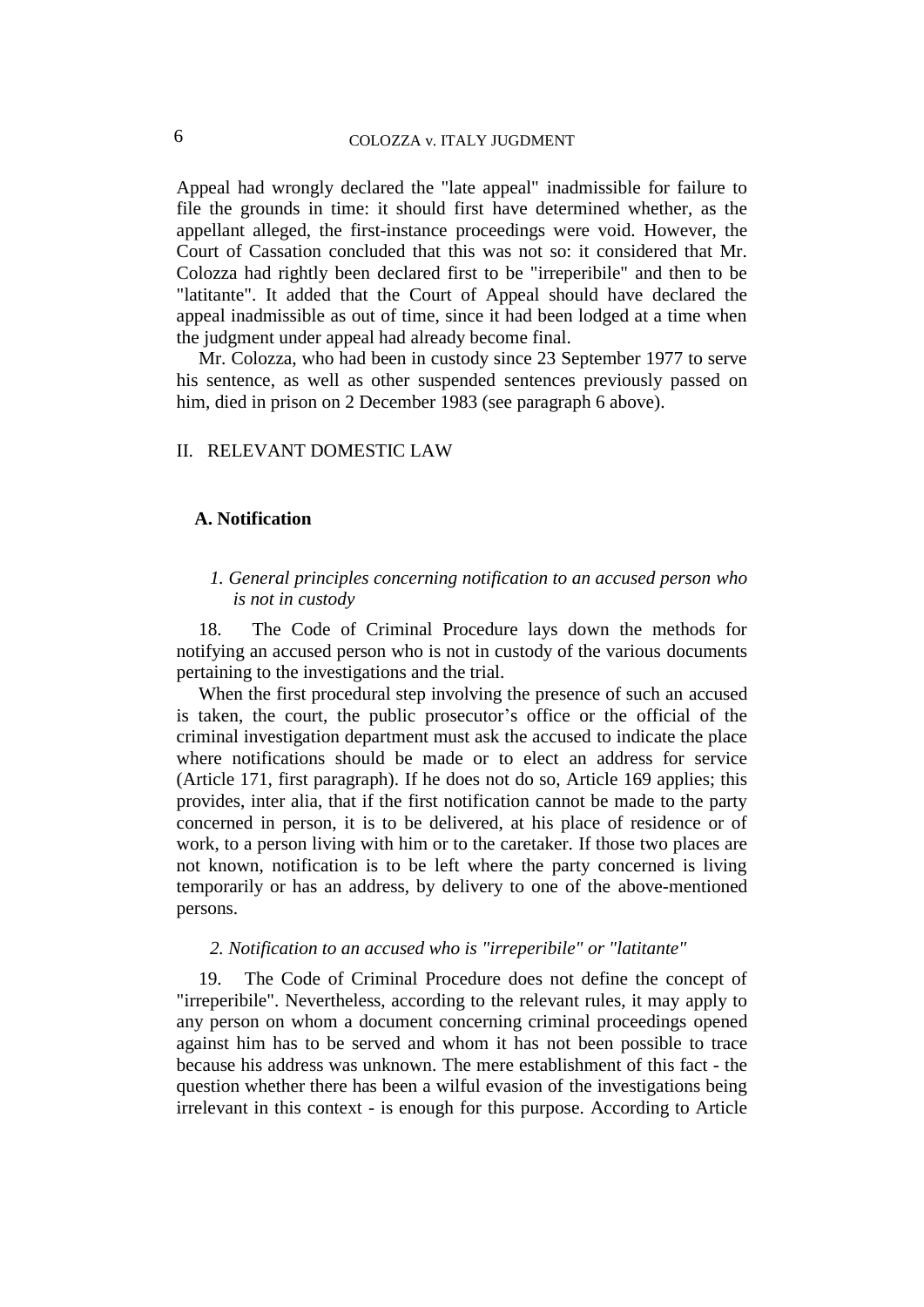170, the bailiff has to inform the judge who ordered the notification. The latter, after directing that further searches be conducted at the place of birth or last residence, will then issue a decree (decreto) to the effect that notifications shall be effected by being lodged in the registry of the court before which proceedings are in progress. The defence lawyer must be informed immediately whenever a document is so lodged; if the accused has no lawyer, the court has to assign one to him officially.

20. This system of notification is also used if the accused is "latitante" (Article 173).

According to the first paragraph of Article 268, any person wilfully evading execution of, inter alia, an arrest warrant shall be regarded as being "latitante". The third paragraph states that whenever classification as "latitante" entails legal consequences, these are to extend to the other proceedings instituted against the person in question. If he does not have a lawyer of his own choosing, an official appointment will be made.

The Court of Cassation has consistently held that an intention to evade arrest is to be presumed where adequate searches by the criminal investigation police have been unsuccessful. This presumption exists even if the person in question, after moving and failing to make the statutory declaration of change of residence, has not resorted to any special subterfuges to avoid arrest (3rd Criminal Chamber, 12 March 1973, no. 559, Repertorio 1974, no. 3440; 6th Criminal Chamber, 20 October 1971, no. 3195, Repertorio 1973, no. 4897; Massimario delle decisioni penali, 1972, no. 1959). In its judgment no. 98 of 2 June 1977, the Constitutional Court specified, however, that the presumption can be rebutted and is thus not irrefutable.

The term "adequate searches" leaves the criminal investigation police with a measure of discretion as to the steps to be taken; this discretion is however limited, in that the person concerned must be sought at the residence indicated in the arrest warrant (2nd Criminal Chamber, 19 October 1978, no. 12698, massima no. 140224).

#### **B. Trial by default (contumacia)**

21. Although trial by "contumacia" (by default; Articles 497 to 501 of the Code of Criminal Procedure) is classified as a special form of proceedings, the ordinary procedure is followed (Article 499, first paragraph). Such a trial is held when the accused, after being duly summoned, does not appear at the hearing and neither requests nor agrees that it take place in his absence.

22. Under Italian law, an accused who fails to appear (contumace) has the same rights as an accused who is present. He is, for example, entitled to be defended by a lawyer - who will be officially assigned to him by the court if he has not chosen one himself - and to lodge an ordinary appeal or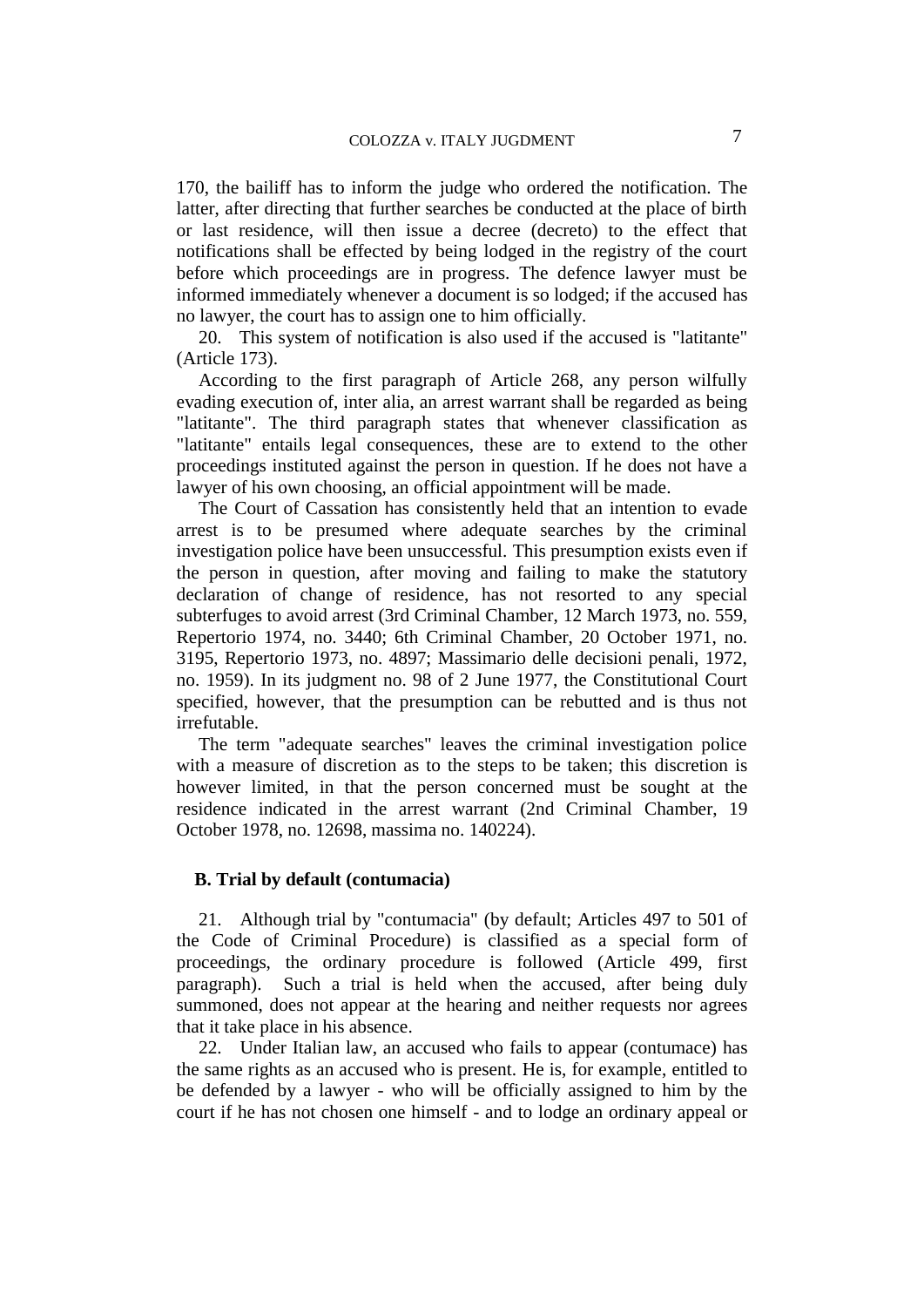an appeal on points of law against the judgment concerning him. The timelimit for entering such an appeal begins to run only from the day on which he was notified of the decision by means of service of an extract from the judgment. However, in the case of a person who has also been declared to be "irreperibile" or "latitante", time begins to run from the date of the lodging of the judgment in the registry of the court that rendered it.

#### **C. "Late appeal"**

23. According to Italian case-law, individuals who have not entered an appeal and who consider that the notification of the judgment was irregular can lodge a "late appeal". The time-limits to be observed are the same as for the ordinary appeal (three days for giving notice of appeal and twenty days for submitting the grounds), but both start to run from the date when the person in question had knowledge of the judgment. Nevertheless, in the case of a person regarded as "latitante" the court hearing the appeal can determine the merits of the criminal charge only if it finds that there has been a failure to comply with the rules governing declarations that an accused is "latitante" or governing service on him of the documents in the proceedings; in addition, it is for the person concerned to prove that he was not seeking to evade justice.

#### **D. Defence of the accused; related rules as to nullity**

24. Article 185 of the Code of Criminal Procedure provides, inter alia, that proceedings shall be null and void if the rules on the participation, assistance and representation of the accused have not been observed. Failure to serve a summons to appear at the hearing and the absence, at that stage, of the accused's defence counsel constitute grounds of incurable nullity, of which the court must take notice of its own motion at any point in the proceedings.

## PROCEEDINGS BEFORE THE COMMISSION

25. Mr. Colozza applied to the Commission on 5 May 1980. He alleged that there had been several violations of Article 6 (art. 6) of the Convention. In particular, he complained that he was at no time aware of the proceedings instituted against him and that he had therefore not been able to defend himself in a practical and effective manner. He also relied on Article 13 (art. 13), maintaining that he had had no "effective remedy" against the judgment of the Rome Regional Court.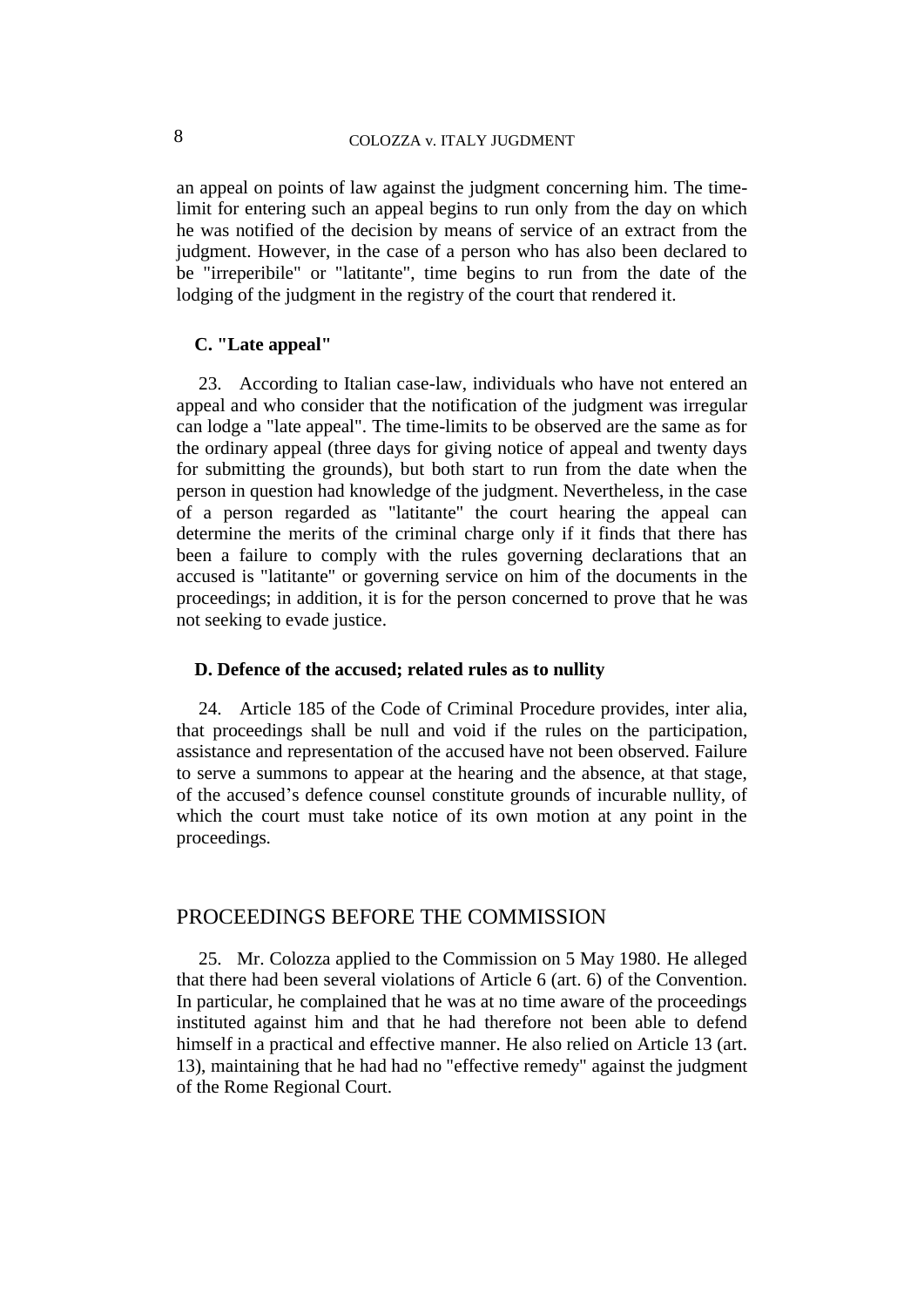On 9 July 1982, the Commission, after ordering the joinder of the application (no. 9024/80) with that of Mr. Rubinat (no. 9317/81) (see paragraphs 1 and 8 above), declared it admissible as regards Article 6 (art. 6) and inadmissible as regards the remainder. In its report of 5 May 1983 (Article 31) (art. 31), the Commission expressed the unanimous opinion that Article 6 para. 1 (art. 6-1) had been violated. The full text of the Commission's opinion and of the separate opinion contained in the report is reproduced as an annex to the present judgment.

## AS TO THE LAW

#### I. ALLEGED VIOLATION OF ARTICLE 6 PARA. 1 (art. 6-1)

26. At the hearings before the Court, the applicant's lawyer contended that there had been a violation of paragraph 3 (a) of Article 6 (art. 6-3-a). The Commission, for its part, considered the case under paragraph 1 (art. 6- 1); the Government denied that there had been any breach at all.

The Court recalls that the guarantees contained in paragraph 3 of Article 6 (art. 6-3) are constituent elements, amongst others, of the general notion of a fair trial (see the Goddi judgment of 9 April 1984, Series A no. 76, p. 11, para. 28). In the circumstances of the case, the Court, whilst also having regard to those guarantees, considers that it should examine the complaint under paragraph 1, which provides

"In the determination of ... any criminal charge against him, everyone is entitled to a fair ... hearing ... by [a] ... tribunal ... ."

The basic question is whether the combined recourse to the procedure for notifying persons who are untraceable (irreperibile) and to the procedure for holding a trial by default - in the form applicable to "latitanti" (see paragraph 20 above) - deprived Mr. Colozza of the right thus guaranteed.

27. Although this is not expressly mentioned in paragraph 1 of Article 6 (art. 6-1), the object and purpose of the Article taken as a whole show that a person "charged with a criminal offence" is entitled to take part in the hearing. Moreover, sub-paragraphs (c), (d) and (e) of paragraph 3 (art. 6-3 c, art. 6-3-d, art. 6-3-e) guarantee to "everyone charged with a criminal offence" the right "to defend himself in person", "to examine or have examined witnesses" and "to have the free assistance of an interpreter if he cannot understand or speak the language used in court", and it is difficult to see how he could exercise these rights without being present.

28. In the instant case, the Court does not have to determine whether and under what conditions an accused can waive exercise of his right to appear at the hearing since in any event, according to the Court's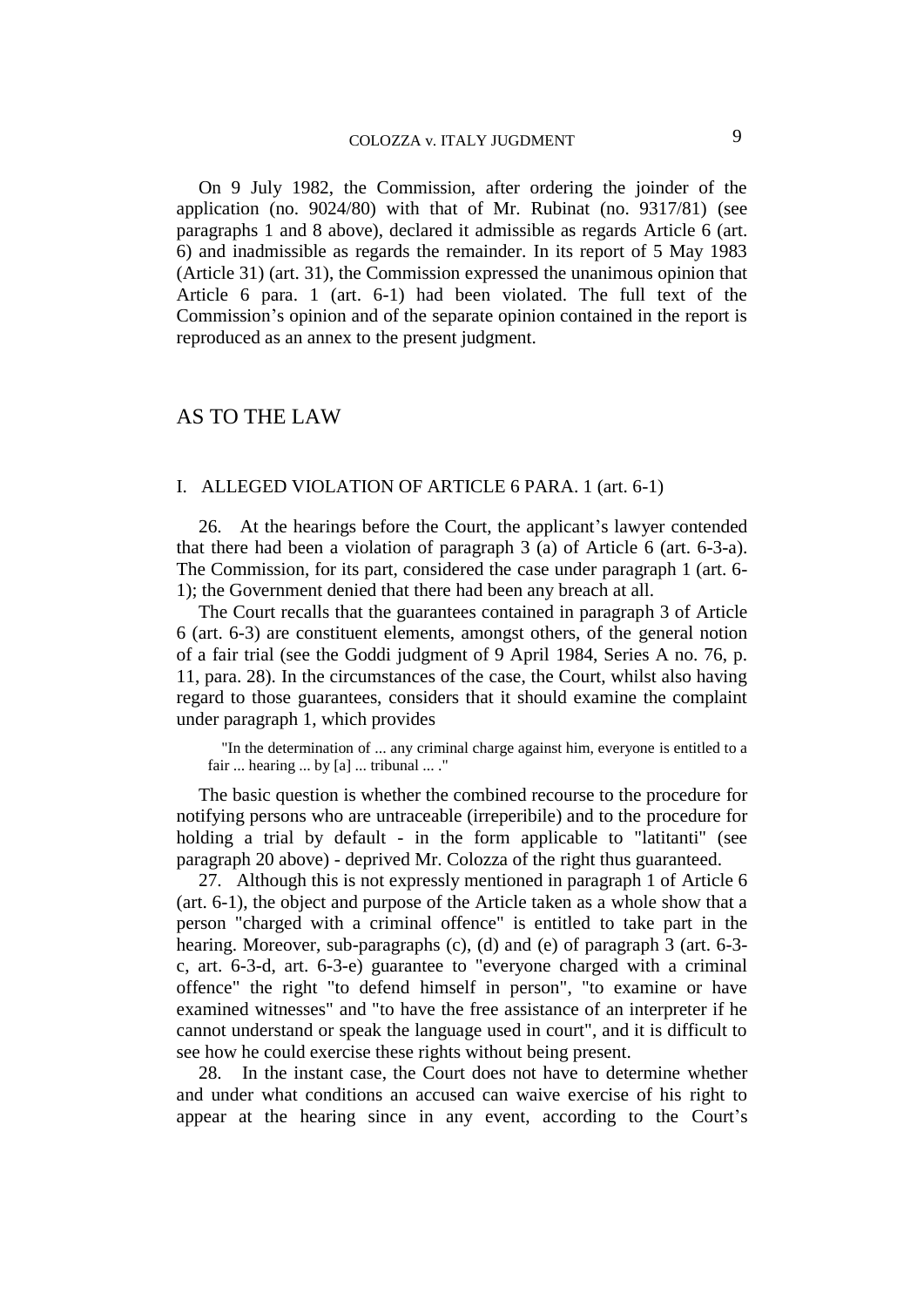established case-law, waiver of the exercise of a right guaranteed by the Convention must be established in an unequivocal manner (see the Neumeister judgment of 7 May 1974, Series A no. 17, p. 16, para. 36; the Le Compte, Van Leuven and De Meyere judgment of 23 June 1981, Series A no. 43, pp. 25-26, para. 59; the Albert and Le Compte judgment of 10 February 1983, Series A no. 58, p. 19, para. 35).

In fact, the Court is not here concerned with an accused who had been notified in person and who, having thus been made aware of the reasons for the charge, had expressly waived exercise of his right to appear and to defend himself. The Italian authorities, relying on no more than a presumption (see paragraphs 12 and 20 above), inferred from the status of "latitante" which they attributed to Mr. Colozza that there had been such a waiver.

In the Court's view, this presumption did not provide a sufficient basis. Examination of the facts does not disclose that the applicant had any inkling of the opening of criminal proceedings against him; he was merely deemed to be aware of them by reason of the notifications lodged initially in the registry of the investigating judge and subsequently in the registry of the court. In addition, the attempts made to trace him were inadequate: they were confined to the flat where he had been sought in vain in 1972 (via Longanesi) and to the address shown in the Registrar-General's records (via Fonteiana), yet it was known that he was no longer living there (see paragraphs 10 and 12 above). The Court here attaches particular importance to the fact that certain services of the Rome public prosecutor's office and of the Rome police had succeeded, in the context of other criminal proceedings, in obtaining Mr. Colozza's new address (see paragraph 15 above); it was thus possible to locate him even though - as the Government mentioned by way of justification - no data-bank was available. It is difficult to reconcile the situation found by the Court with the diligence which the Contracting States must exercise in order to ensure that the rights guaranteed by Article 6 (art. 6) are enjoyed in an effective manner (see, mutatis mutandis, the Artico judgment of 13 May 1980, Series A no. 37, p. 18, para. 37).

In conclusion, the material before the Court does not disclose that Mr. Colozza waived exercise of his right to appear and to defend himself or that he was seeking to evade justice. It is therefore not necessary to decide whether a person accused of a criminal offence who does actually abscond thereby forfeits the benefit of the rights in question.

29. According to the Government, the right to take part in person in the hearing does not have the absolute character which is apparently attributed to it by the Commission in its report; it has to be reconciled, through the striking of a "reasonable balance", with the public interest and notably the interests of justice.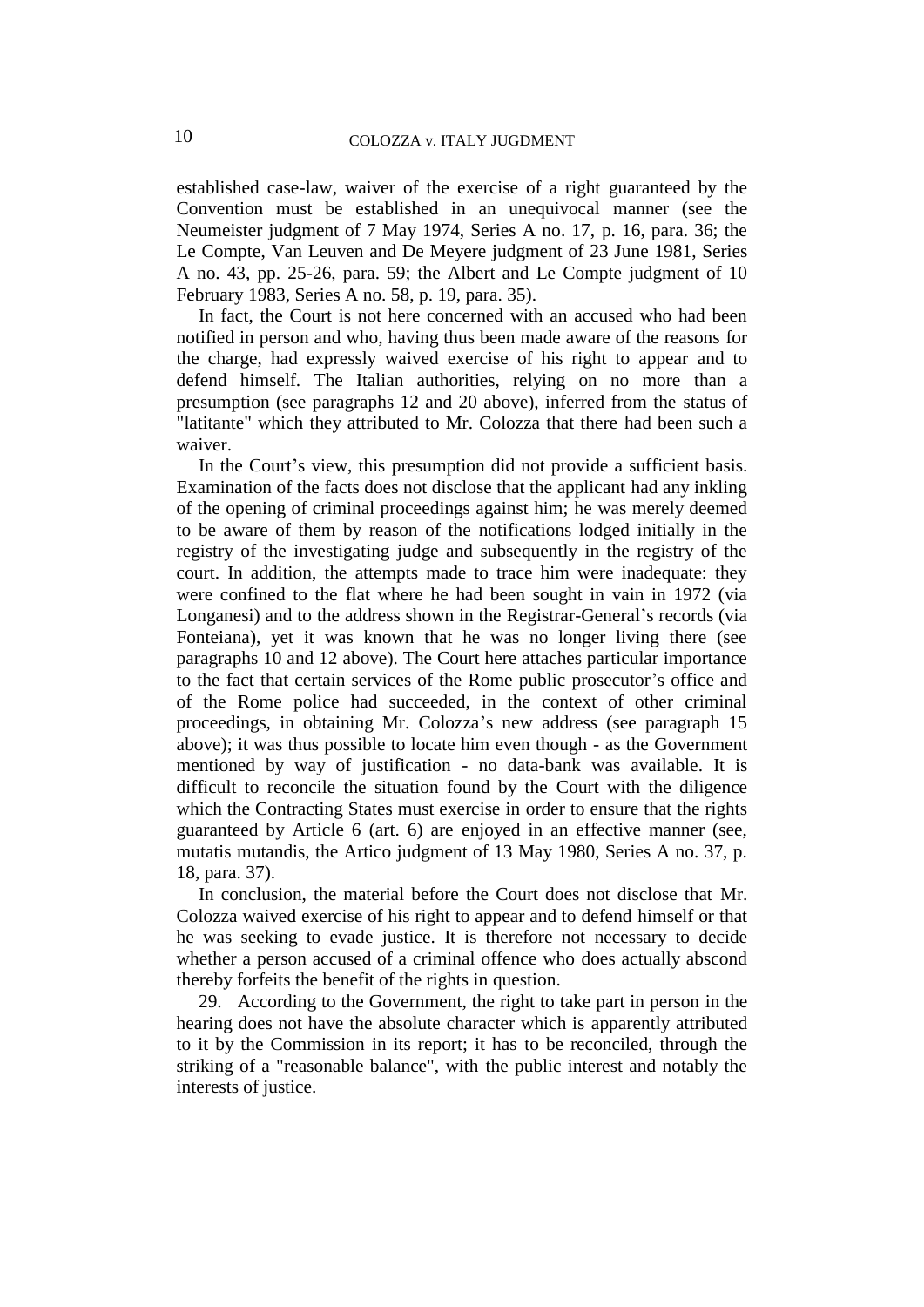It is not the Court's function to elaborate a general theory in this area (see, mutatis mutandis, the Deweer judgment of 27 February 1980, Series A no. 35, p. 25, para. 49). As was pointed out by the Government, the impossibility of holding a trial by default may paralyse the conduct of criminal proceedings, in that it may lead, for example, to dispersal of the evidence, expiry of the time-limit for prosecution or a miscarriage of justice. However, in the circumstances of the case, this fact does not appear to the Court to be of such a nature as to justify a complete and irreparable loss of the entitlement to take part in the hearing. When domestic law permits a trial to be held notwithstanding the absence of a person "charged with a criminal offence" who is in Mr. Colozza's position, that person should, once he becomes aware of the proceedings, be able to obtain, from a court which has heard him, a fresh determination of the merits of the charge.

30. The Contracting States enjoy a wide discretion as regards the choice of the means calculated to ensure that their legal systems are in compliance with the requirements of Article 6 para. 1 (art. 6-1) in this field. The Court's task is not to indicate those means to the States, but to determine whether the result called for by the Convention has been achieved (see, mutatis mutandis, the De Cubber judgment of 26 October 1984, Series A no. 86, p. 20, para. 35). For this to be so, the resources available under domestic law must be shown to be effective and a person "charged with a criminal offence" who is in a situation like that of Mr. Colozza must not be left with the burden of proving that he was not seeking to evade justice or that his absence was due to force majeure.

31. According to Italian case-law, the applicant was entitled to lodge a "late appeal" and, in fact, he did so (see paragraphs 14 and 23 above).

This remedy does not satisfy the criteria mentioned above. The court hearing the appeal can determine the merits (in French: "bien-fondé") of the criminal charge, as regards the factual and legal issues, only if it finds that the competent authorities have failed to comply with the rules governing declarations that an accused is "latitante" or governing service on him of the documents in the proceedings; in addition, it is for the person concerned to prove that he was not seeking to evade justice (see paragraph 23 above).

In the present case, neither the Court of Appeal nor the Court of Cassation redressed the alleged violation: the former confined itself to holding the appeal inadmissible and the latter concluded that the declaration of "latitanza" was legitimate (see paragraphs 16 and 17 above).

32. Thus, Mr. Colozza's case was at the end of the day never heard, in his presence, by a "tribunal" which was competent to determine all the aspects of the matter.

According to the Government, however, the applicant himself was responsible for this state of affairs since he neither informed the City Hall of his change of address nor, once he was treated as "latitante", took the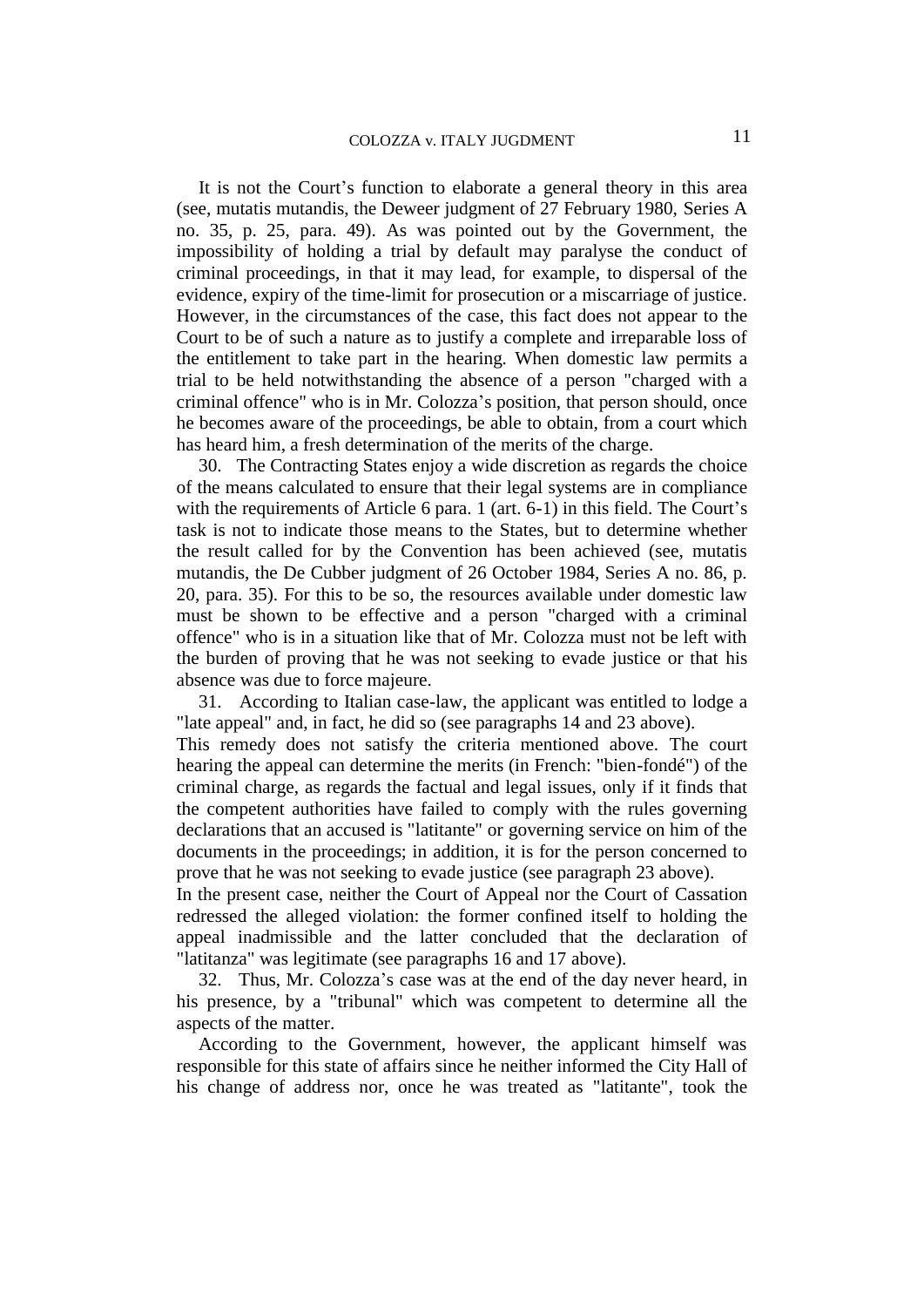initiative of supplying an address for the service of documents or of giving himself up.

The Court does not see how Mr. Colozza could have taken the second or the third course; it is not established that he was in any way aware of the proceedings instituted against him.

The first alleged shortcoming concerns nothing more than a regulatory offence (illecito amministrativo); the consequences which the Italian judicial authorities attributed to it are manifestly disproportionate, having regard to the prominent place which the right to a fair trial holds in a democratic society within the meaning of the Convention (see, mutatis mutandis, the above-mentioned De Cubber judgment, Series A no. 86, p. 16, para. 30 in fine).

33. There was therefore a breach of the requirements of Article 6 para. 1 (art. 6-1).

#### II. APPLICATION OF ARTICLE 50 (art. 50)

34. Article 50 (art. 50) of the Convention reads as follows:

"If the Court finds that a decision or a measure taken by a legal authority or any other authority of a High Contracting Party is completely or partially in conflict with the obligations arising from the ... Convention, and if the internal law of the said Party allows only partial reparation to be made for the consequences of this decision or measure, the decision of the Court shall, if necessary, afford just satisfaction to the injured party."

35. The applicant's widow claimed just satisfaction, but left the amount thereof to the Court's discretion. The Commission indicated its agreement. The Government, whilst contesting the existence of a violation, took the same position; however, they raised the question whether Mrs. Colozza could validly replace her husband in the proceedings.

The question is thus ready for decision (Rule 53 para. 1 of the Rules of Court).

36. Mrs. Colozza based her claim on the fact that her husband served a large part - about six years - of the sentence imposed on him. She maintained that this had occasioned, both for him and for her, physical and mental suffering and also financial loss.

37. The Government pointed out that the period which Mr. Colozza spent in prison was the result not only of the sentence passed on 17 December 1976, but also of other sentences which were unconnected with the present proceedings. They also considered that his conduct should not be overlooked.

38. The Court notes that in the present case an award of just satisfaction can only be based on the fact that the applicant did not have the benefit of the guarantees of Article 6 (art. 6). Whilst the Court cannot speculate as to the outcome of the trial had the position been otherwise, it does not find it